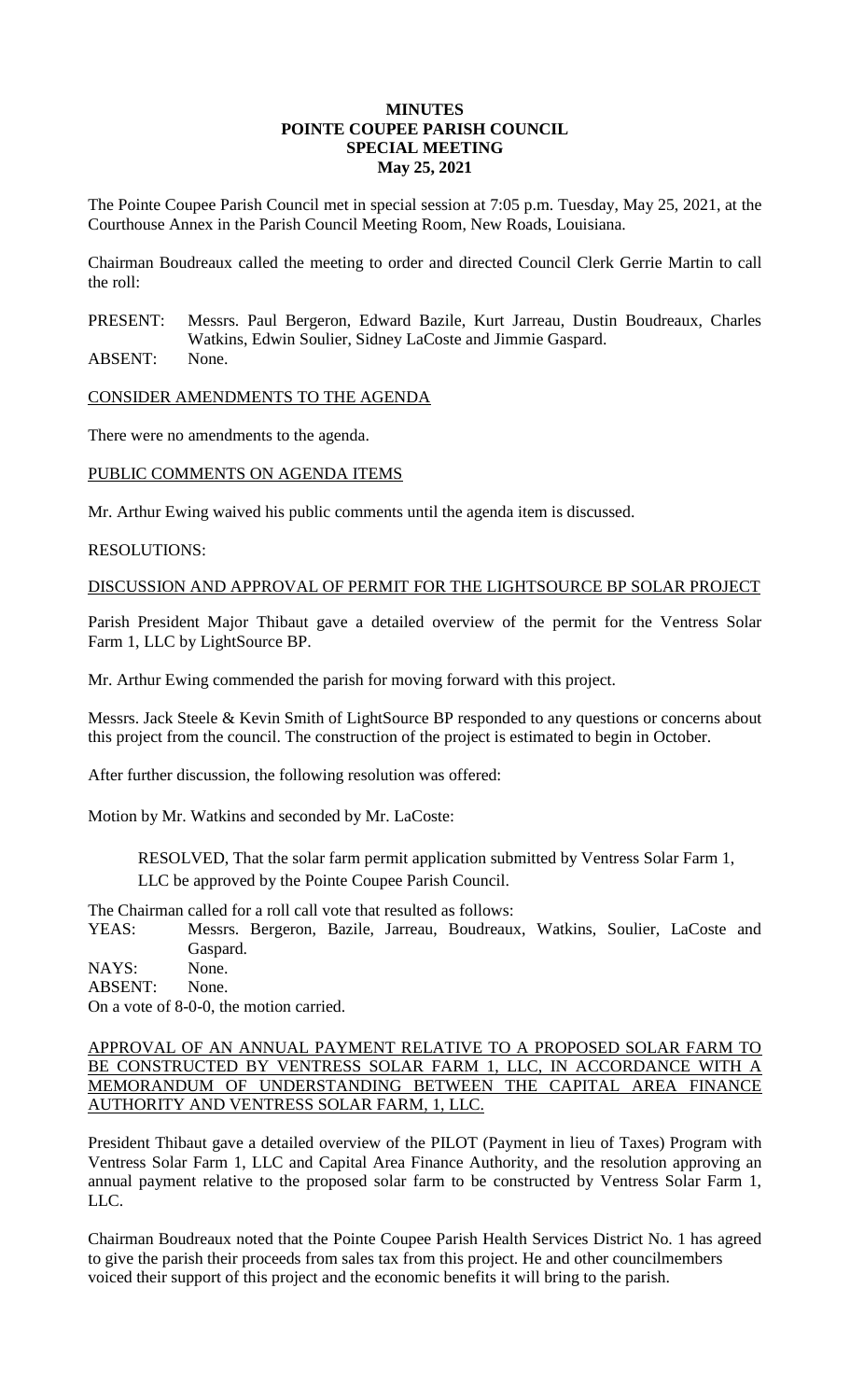## May 25, 2021 2

Representatives from BP LightSource responded to questions and any concerns from the council.

In closing, President Thibaut thanked the council and everyone who worked very hard in assisting him with making this project a reality for Pointe Coupee Parish, and an opportunity to open doors for future developments in the parish.

After further discussion, the following resolution was offered:

Motion by Mr. Boudreaux and seconded by Mr. Watkins:

A RESOLUTION APPROVING AN ANNUAL PAYMENT RELATIVE TO A PROPOSED SOLAR FARM TO BE CONSTRUCTED BY VENTRESS SOLAR FARM 1, LLC, IN ACCORDANCE WITH A MEMORANDUM OF UNDERSTANDING BETWEEN THE CAPITAL AREA FINANCE AUTHORITY AND VENTRESS SOLAR FARM 1, LLC

**WHEREAS**, the Capital Area Finance Authority ("**CAFA**"), a Louisiana public trust organized under the authority of Chapter 2-A of Title 9 of the Louisiana Revised Statutes of 1950 (the "**Public Trust Act**"), is authorized to acquire and hold property for one or more of its public purposes as set forth in R.S. 9:2341(B) and upon acquisition by CAFA such property is declared for purposes of R.S. 9:2347(M) to be public property used for essential and governmental purposes and such property is thereby exempt from all taxes of the parish, the state, or any political subdivision thereof or any other taxing body; and

**WHEREAS**, CAFA has entered into a Memorandum of Understanding (the "**MOU**") with Ventress Solar Farm 1, LLC (the "**Developer**"), a Delaware limited liability company, and the Developer has arranged to develop a 300MWac/345MWdc solar farm (the "**Facilities**") located on certain real property leased by the Developer and located at 13330 Ventress Rd., in Pointe Coupee Parish, Louisiana (the "**Property**"), in accordance with the terms of the MOU; and

**WHEREAS**, the Developer intends to acquire, construct, develop, operate and maintain the Facilities and (a) for the purposes of the Public Trust Act, transfer ownership of the machinery, equipment, tangible personal property and improvements located on the Property that comprise the Facilities to CAFA; and (b) for the purposes of the Public Trust Act, lease and operate the Facilities pursuant to a written facilities lease agreement with CAFA (the "**Facilities Lease**"); and

**WHEREAS**, CAFA intends to own and lease the Facilities to the Developer, and, pursuant to La. R.S. 9:2347(M) and subject to approval of the Parish Council of the Parish of Pointe Coupee (the "**Council**"), CAFA will require the Developer to make an annual payment in respect of the Facilities, to be characterized as facilities rent, or payment in lieu of tax, or otherwise as shall be set forth in the Facilities Lease, in accordance with the schedule set forth in Section 2 below (the "**Annual Payments**"); and

**WHEREAS**, the MOU provides that: (a) the Annual Payments shall terminate when the Facilities Lease expires on December 31, 2042 or is earlier terminated (the "**Termination Date**"); and (b) following the Termination Date, the Facilities shall be transferred by CAFA back to the Developer and thereafter the full amount of the ad valorem taxes levied against the Ventress Solar Farm shall be paid to the Tax Collector for Pointe Coupee Parish; and

**WHEREAS**, in accordance with La. R.S. 9:2347(M)(2), prior to the construction of the Facilities, CAFA wishes to obtain the approval of the Annual Payments, by Resolution of the Council, as the governing authority of the Parish in which the Facilities shall be located;

**NOW THEREFORE, BE IT RESOLVED** by the Pointe Coupee Parish Council, in its capacity as governing authority of the Parish of Pointe Coupee, State of Louisiana, that:

**SECTION 1**. The foregoing WHEREAS clauses are hereby adopted as set forth in the preamble to this Resolution.